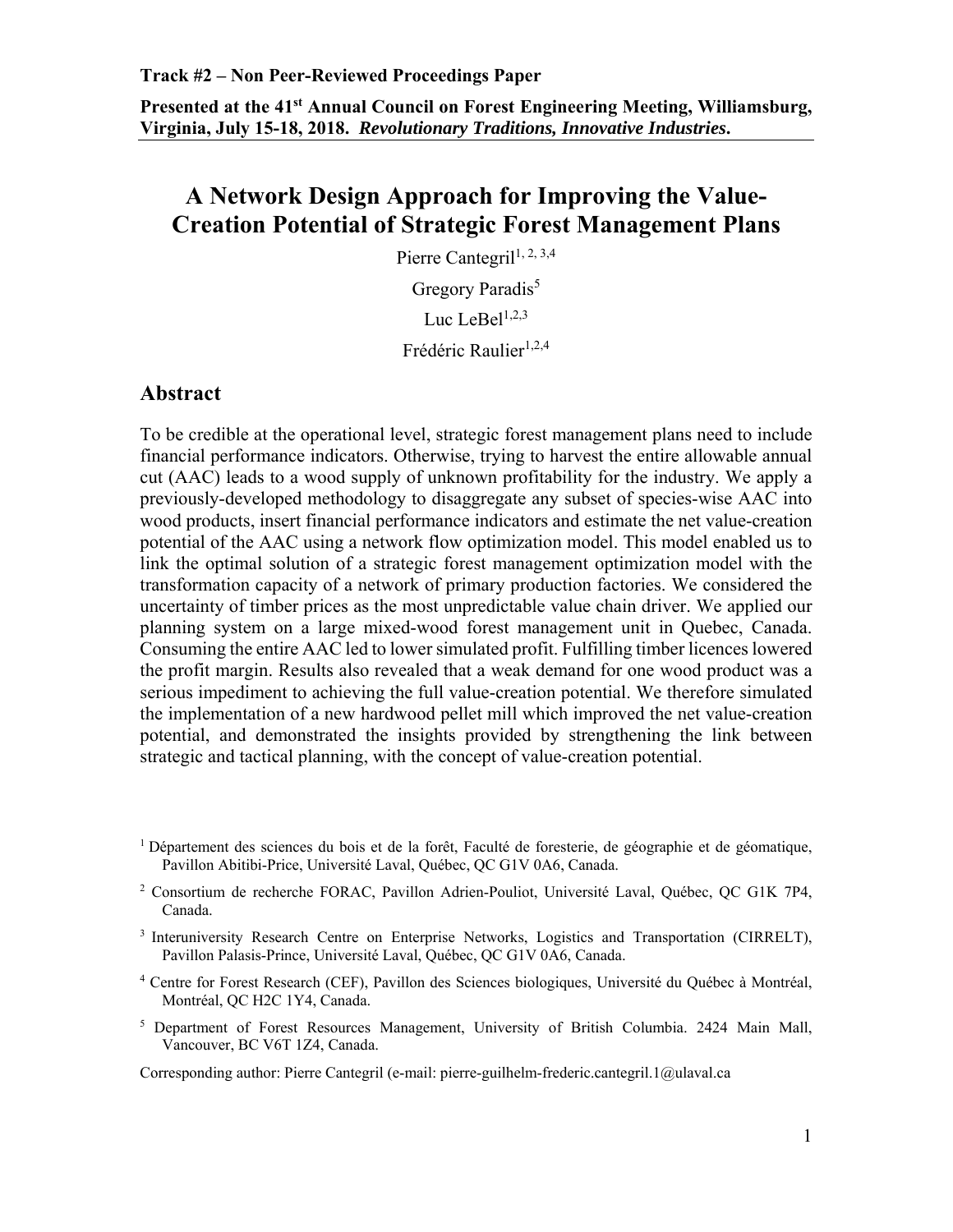## **Introduction**

In many jurisdictions, a hierarchical planning framework is used to achieve sustainable forest management (Tittler et al. 2001). Hierarchical forest management divides forest management into strategic, tactical and operational planning phases. Yet, objectives and constraints at one level may not properly account for the objectives and constraints at another level (Gunn 2009).

In Canada, the strategic planning phase essentially consists in allocating timber licences to industrial fiber consumers. Provincial government authorities are responsible for this on public land. Timber licenses depend on the annual allowable cut (AAC). The AAC is the species-wise amount of wood that can be harvested within a defined area on a sustainable basis and is determined by maximizing the volume harvested (Canadian Council of Forest Ministers 2005). However, neither financial nor economic indicators are considered when computing AAC. Strategic forest management plans may therefore overestimate future forest yield supply and lead to uneconomical periods for the forest industry (Mathey et al. 2009, Paradis et al. 2013).

We propose to strengthen linkages between strategic and tactical planning, with the concept of value-creation potential, by simulating the fiber consumption of the strategic forest management plan during the process of tactical planning, using a methodology adapted from Paradis and LeBel (2017a, 2017b, 2018a, 2018b). The term value-creation potential (VCP) describes the maximum benefit achievable with the timber available for harvest in a forest management unit to supply an industrial network. As a case study, we used a forest management unit (FMU) located in Quebec, Canada, and the industrial network from this area.

The main objective of this paper is to estimate the VCP of different fiber consumption scenarios using outputs of strategic forest management optimization models as input to a network flow optimization model that optimized potential profit from fiber consumption. The specific objectives are: (1) to simulate fiber consumption with different industrial network behavior (central management versus no collaboration), (2) estimate potential improvements in network profits from a change in the network configuration.

## **Methodology**

### **Data set and case study description**

The availability of stands for harvest was obtained from the harvest schedule of a strategic forest management model developed by government planners for FMU 064-51 in Quebec, Canada (Figure 1) for the planning period 2013-2018 (Bureau du forestier en chef 2014). Forest strata included in the harvest schedule are composed of 40% hardwood strata, 39% mixed-wood strata and 21% softwood strata, corresponding to 653 518  $m<sup>3</sup>$  of softwood per year and 745 822  $m<sup>3</sup>$  of hardwood per year, respectively 125% and 115% of the official AAC values.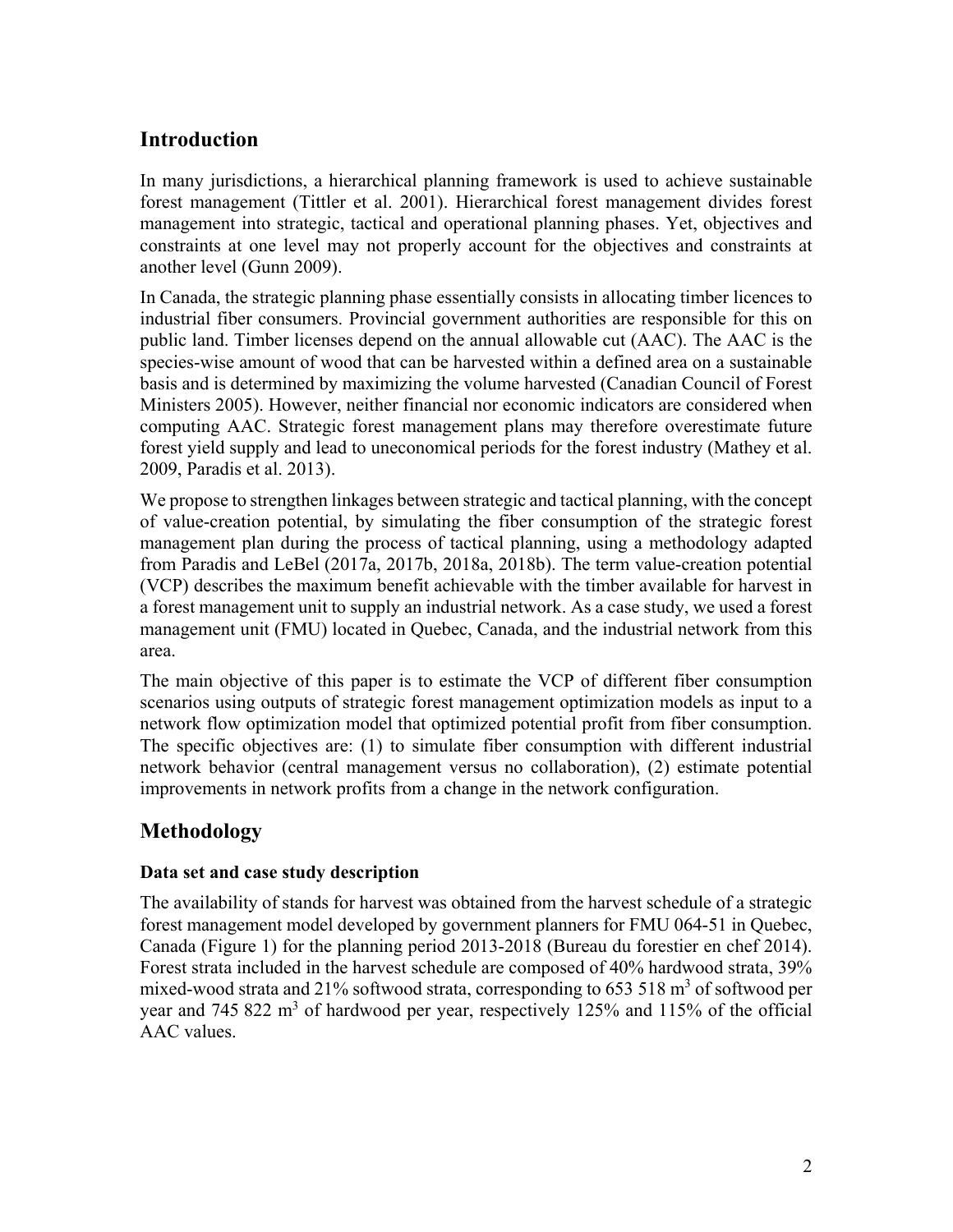

**Figure 1.** Map showing the location of FMU 064-51 in Quebec, Canada

In our case study, the industrial network is composed of 10 softwood sawmills, 2 hardwood sawmills, 2 hardwood veneer mills, 2 softwood roof shingle mills, 2 board mills and 2 hardwood pulp mills. All mills are within a 30 km radius from Mont-Laurier, except for the pulp mills located at 150 and 400 km south and south-east of Mont-Laurier.

### **Compiling financial revenue and cost data for harvest nodes and wood flow**

Solutions of strategic forest management optimization models provide aggregated timber volumes values that cannot be used as such to estimate expenses and revenues from the harvest and primary transformation of timber. We used and adapted methodology from Paradis and LeBel (2017a, 2017b, 2018a) to disaggregated volume from the strategic forest management plan outputs and derived costs and revenues from the MERIS database compiled by the Quebec government (Bureau de mise en marché des Bois 2015) to form the harvest nodes of the network flow optimization model.

Supply costs are composed of harvest costs, transportation costs, road construction and maintenance costs, and stumpage fees. Sales profits include sales income minus transformation and transportation costs (from the mills to the markets). All presented prices are in CAD.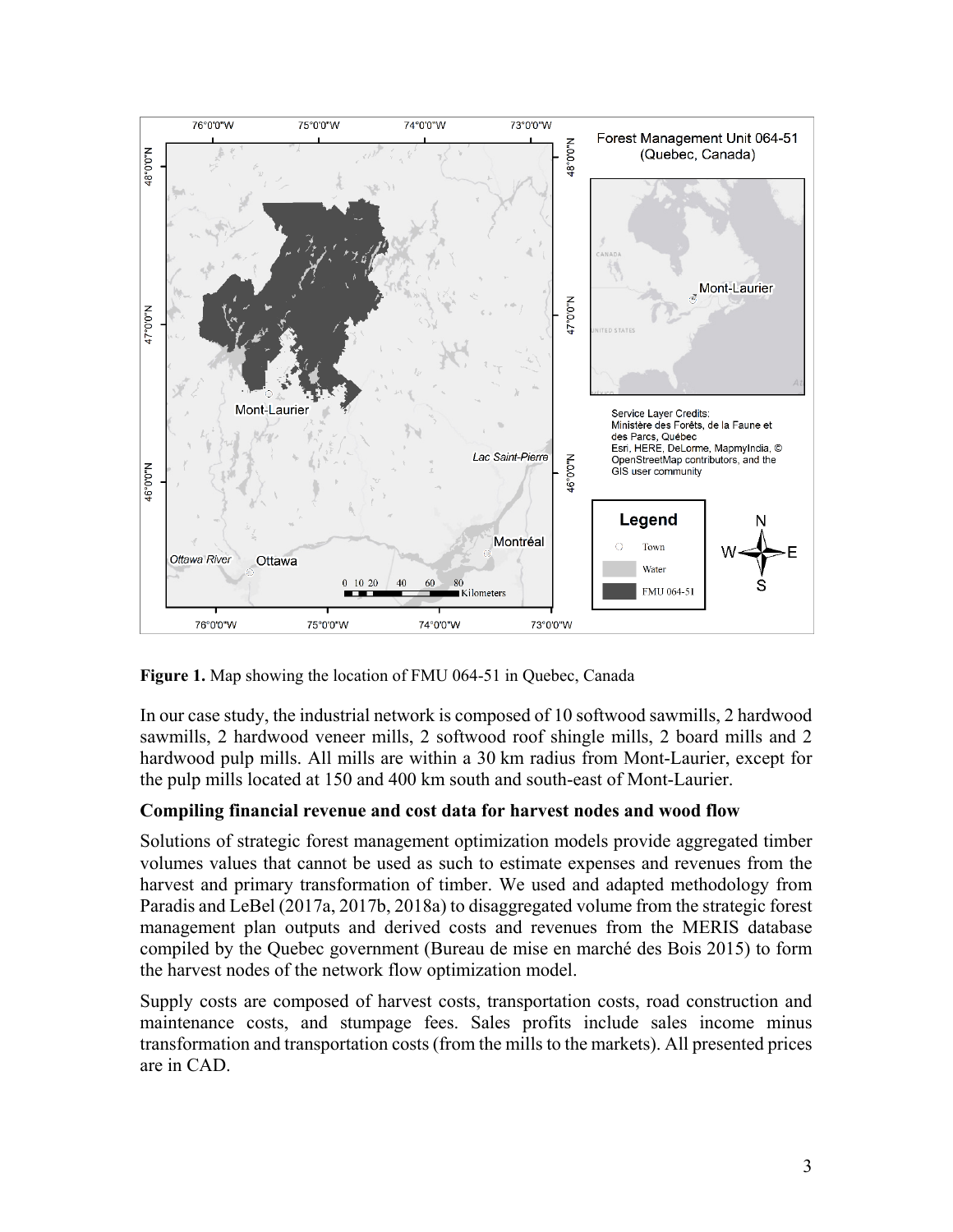To simulate price uncertainty, we used price index time series from Statistics Canada (2018). Commodity prices tend to converge to a long-run mean price (Bessembinder et al. 1995). We used the geometric Ornstein-Uhlenbenck process suggested by Dixit and Pindyck (1994) to generate a thousand price simulations.

#### **Network flow optimization model**

The network flow optimization model simulates fiber flows through the value chain during the tactical phase. Fiber flow begins with the harvest of forest stands scheduled in the strategic forest management plan. Logs are then transported to a primary processing mill. Primary wood products are sold, and process by-products such as chips are sold to a pulp mill. The total VCP for the value chain is the sum of all sales minus supply and transformation costs and is maximized with the network flow model shown in Figure 2. We reformulate the network flow optimization model from Paradis and Lebel (2018b) to simulate the fiber consumption at a tactical level with implementation of an additional mill.



**Figure 2.** Schematic representation of the network flow model

Timber licences were used as proxies for market demands. We constrained the model to fulfill a minimum of 80% of the timber licences. We hypothesized that the full harvest of AAC from one FMU would not saturate the industrial network as the mills also procure from other FMU.

### **Experimental design**

We simulated eight scenarios, which varied in terms of industrial network configurations, price for wood pellets and constraints. Scenarios are numbered 1 to 4, with two variants for scenario 1 (1.1 and 1.2) and scenario 2 (2.1 and 2.2). Scenarios 3 and 4 have three variants.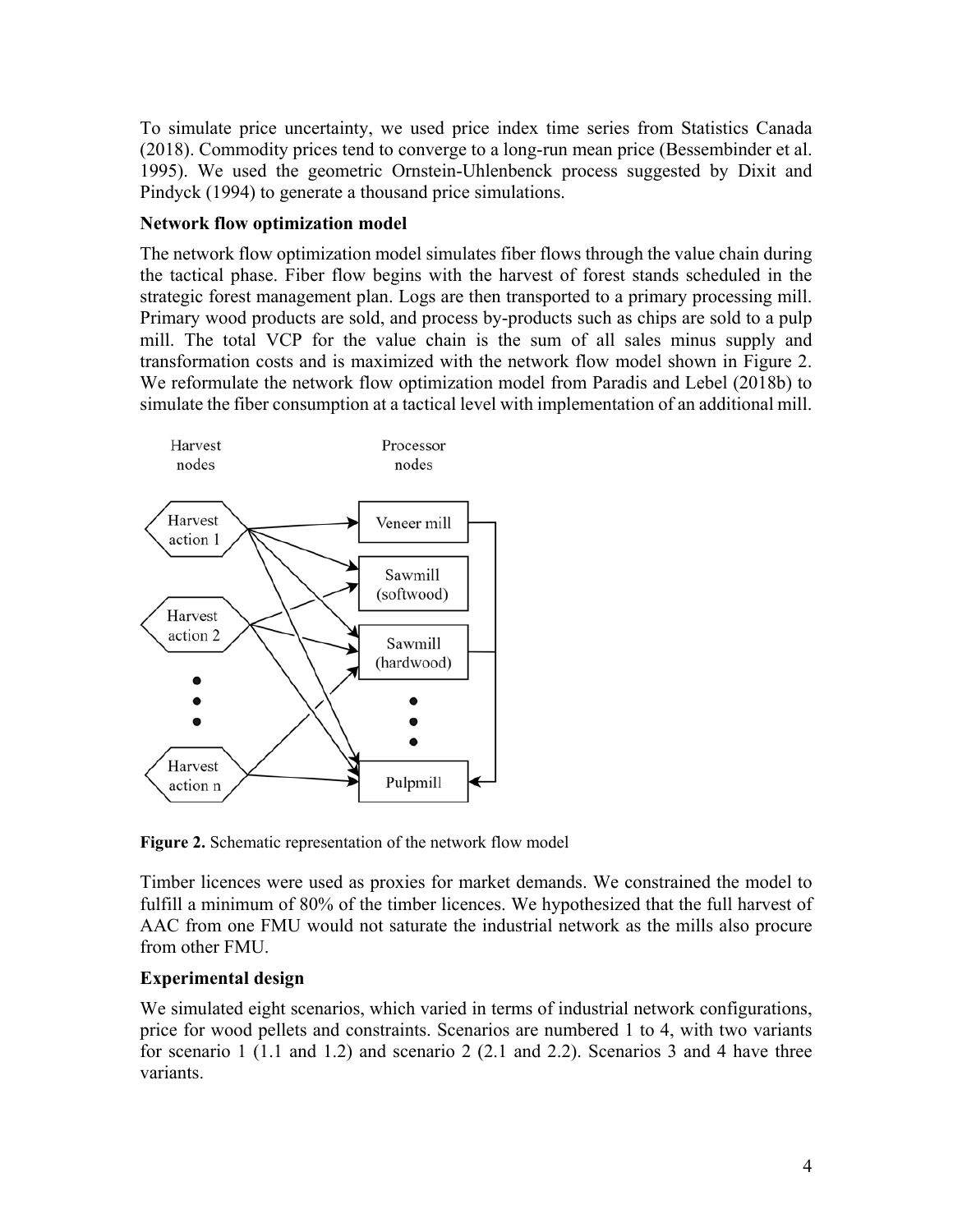In Scenario 1.1, we repeatedly solved the model to optimality for a range of harvest areas between 0 and 100% of the scheduled for harvest area. MERIS database was used for the prices. AAC could not be exceeded and timber licences were not considered. Without timber licence constraints, the industrial network will seek to maximize the VCP, implying that profits are optimized for the whole network (central management).

Scenario 1.2 is identical to scenario 1.1, except that we set a high penalty if the timber license volume was not delivered. This scenario represents the case where each mill wants to increase its own profit by fulfilling its timber licences (no collaboration).

With scenario 2 we start the premises of scenario 1.2. We solved the network flow model to optimality for all price simulations. This is a control scenario. Scenarios 3 and 4 are based on scenario 2, adding a hypothetical hardwood pellet mill located near Mont-Laurier.

The differences between the scenario parameters are shown in Table 1. We used data from Barrette et al. (2017) and Boukherroub et al. (2017) for data on wood pellet production cost and revenue. Return on capital employed (ROCE) was used to determine if implementation of the pellet mill was worth the investment for the entire network. The ROCE is calculated by dividing the net profit by the investment. For the industry, the net profit represents the increase of VCP when implementing a pellet mill. The government net profit represents the increase on stumpage paid by the industry. In case 1, the pellet mill was entirely financed by the industrial network. In case 2, the government financed a portion of the mill to reach the same ROCE as the industry.

| Simulation<br>scenario | Pellet mill<br>capacity<br>(BDMT/year) | Pellet<br>prices<br>(\$/BDMT) |  |  |
|------------------------|----------------------------------------|-------------------------------|--|--|
| 3.1                    | 50 000                                 | 200                           |  |  |
| 3.2                    | 50 000                                 | 210                           |  |  |
| 3.3                    | 50 000                                 | 220                           |  |  |
| 4.1                    | 100 000                                | 200                           |  |  |
| 4.2                    | 100 000                                | 210                           |  |  |
| 4.3                    | 100 000                                | 220                           |  |  |

**Table 1.** Pellet mill parameters for scenarios 3 and 4

## **Results and Discussion**

All 10 forest products were aggregated into three commodity groups to make it easier to present the results. The three groups are: Fir-Spruce-Pine-Larch (FSPL), hardwood pulp, and other products.

In scenario 1.1, a highly collaborative industry prioritizes the harvest of forest strata with positive VCP values for the entire network. The optimal VCP is 11.4 M\$ for the 5-year period (Figure 3a). It is reached by harvesting 56% of the area scheduled for harvest. This result indicates that 44% of the scheduled area has a negative global value-creation potential. Figure 3b shows that the curve of harvested area for hardwood pulp commodity group has a convex function shape, meaning that lower-value hardwood-rich forest strata are avoided to optimize VCP.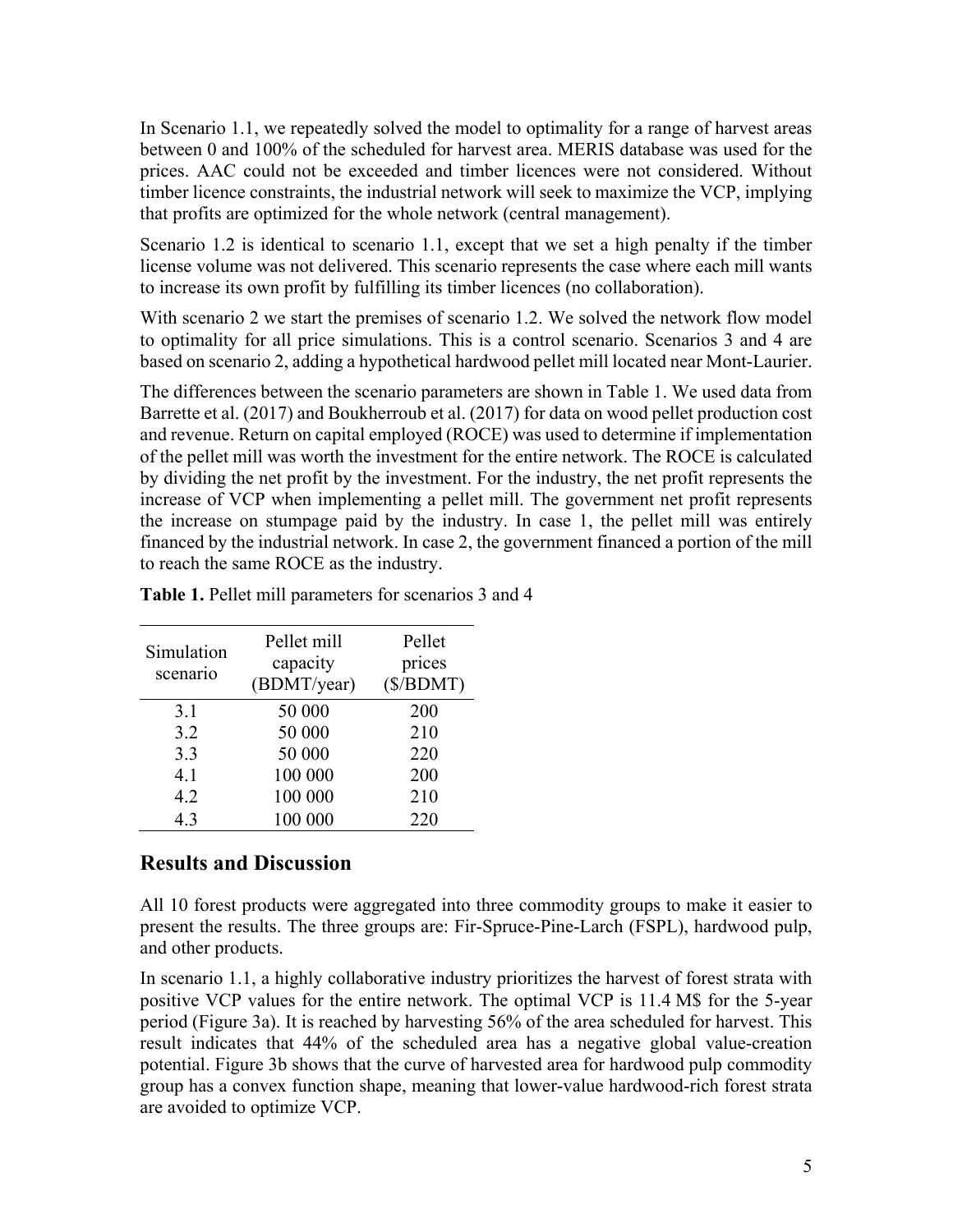

**Figure 3.** Value-creation potential and harvested volume for scenarios 1.1 and 1.2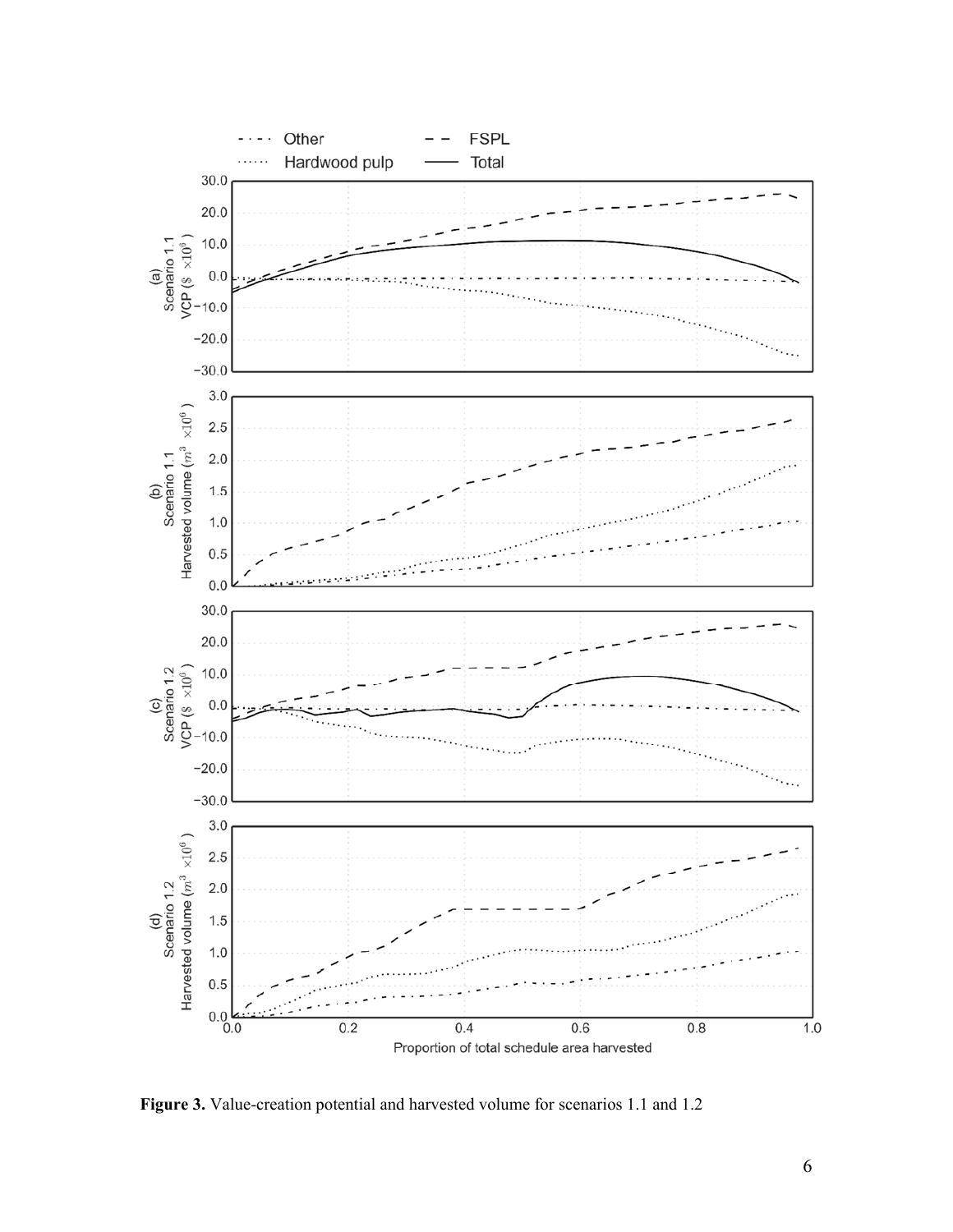In scenario 1.2, the optimal VCP is 9.6 M\$ and requires harvesting 71% of the area scheduled for harvest. A larger share of hardwood-rich forest strata is harvested (Figure 3d) when compared to scenario 1.1 (Figure 3b). Timber licences are fulfilled when approximately 54% of the scheduled volume is harvested. Beyond that point, the model can then seek strata that will increase the VCP without accounting for balance between individual mill allocation. VCP increases more quickly beyond this point. Figure 3d shows a change in convexity (from concave to convex) for hardwood pulp commodities once timber licences are fulfilled, meaning that this commodity group needs, once again, to be avoided when optimizing VCP.

Total integration between business units in the network (scenario 1.1) leads to increased profit margins for the whole network. Our model predicts that AAC volume will not be entirely harvested with actual prices. Optimal VCP peaks when harvesting between 56% and 71% of the available area.

Implementation of a hardwood pellet mill increases the VCP and the harvested volume for all scenarios (Table 2). FMU 064-51 is composed of a high proportion of mixed-wood forest, forcing the network to harvest hardwood. Adding a pellet mill decreases the median unit loss  $(\frac{5}{m^3})$  for hardwood pulp commodities. Higher pellet prices (scenarios 3.3 and 4.3) and an increased capacity at the pellet mill (scenarios 4) increase the volume harvested for the three commodity groups. A diversified value chain network has more options to adapt its productive process to available market opportunities.

| Scenarios | Median of optimal VCP $(\$ \times 10^6)$ |                  |        |       | Median of volume harvested<br>$(m^3 \times 10^6)$ |                  |       |       |
|-----------|------------------------------------------|------------------|--------|-------|---------------------------------------------------|------------------|-------|-------|
|           | <b>FSPL</b>                              | Hardwood<br>pulp | Other  | Total | <b>FSPL</b>                                       | Hardwood<br>pulp | Other | Total |
| 2         | 19.6                                     | $-11.9$          | $-0.3$ | 7.8   | 2.11                                              | 1.16             | 0.68  | 3.95  |
| 3.1       | 21.5                                     | $-12.1$          | $-0.5$ | 9.6   | 2.30                                              | 1.31             | 0.73  | 4.34  |
| 3.2       | 21.7                                     | $-10.0$          | $-0.6$ | 11.6  | 2.30                                              | 1.32             | 0.74  | 4.36  |
| 3.3       | 22.0                                     | $-7.8$           | $-0.6$ | 14.3  | 2.34                                              | 1.42             | 0.78  | 4.54  |
| 4.1       | 23.9                                     | $-13.0$          | $-1.3$ | 9.6   | 2.54                                              | 1.72             | 0.92  | 5.17  |
| 4.2       | 23.9                                     | $-9.0$           | $-1.3$ | 13.6  | 2.54                                              | 1.72             | 0.92  | 5.17  |
| 4.3       | 24.0                                     | $-4.8$           | $-1.5$ | 17.6  | 2.54                                              | 1.72             | 0.92  | 5.17  |

**Table 2.** Value-creation potential and harvested volume for each scenario over a 5-year period.

Capital investments and ROCE are shown in Table 3. Implementing a pellet mill increases VCP and stumpage paid to the government. Consequently, government involvement in financing the pellet mill is not unreasonable. We set the minimum acceptable ROCE at 6% for the industry since the average ROCE of Canada's forest industry sector was 6.2% between 2010 and 2016 (Statistics Canada 2017). In case 1 (pellet mill entirely financed by the industry), neither of the scenarios reached an acceptable ROCE. In case 2 (pellet mill co-financed by government and industry), scenarios 3 and 4 had an acceptable ROCE. Implementing a medium pellet mill (scenarios 4) funded by the industry and the government (case 2) seems to be the best option due to a higher and more stable ROCE.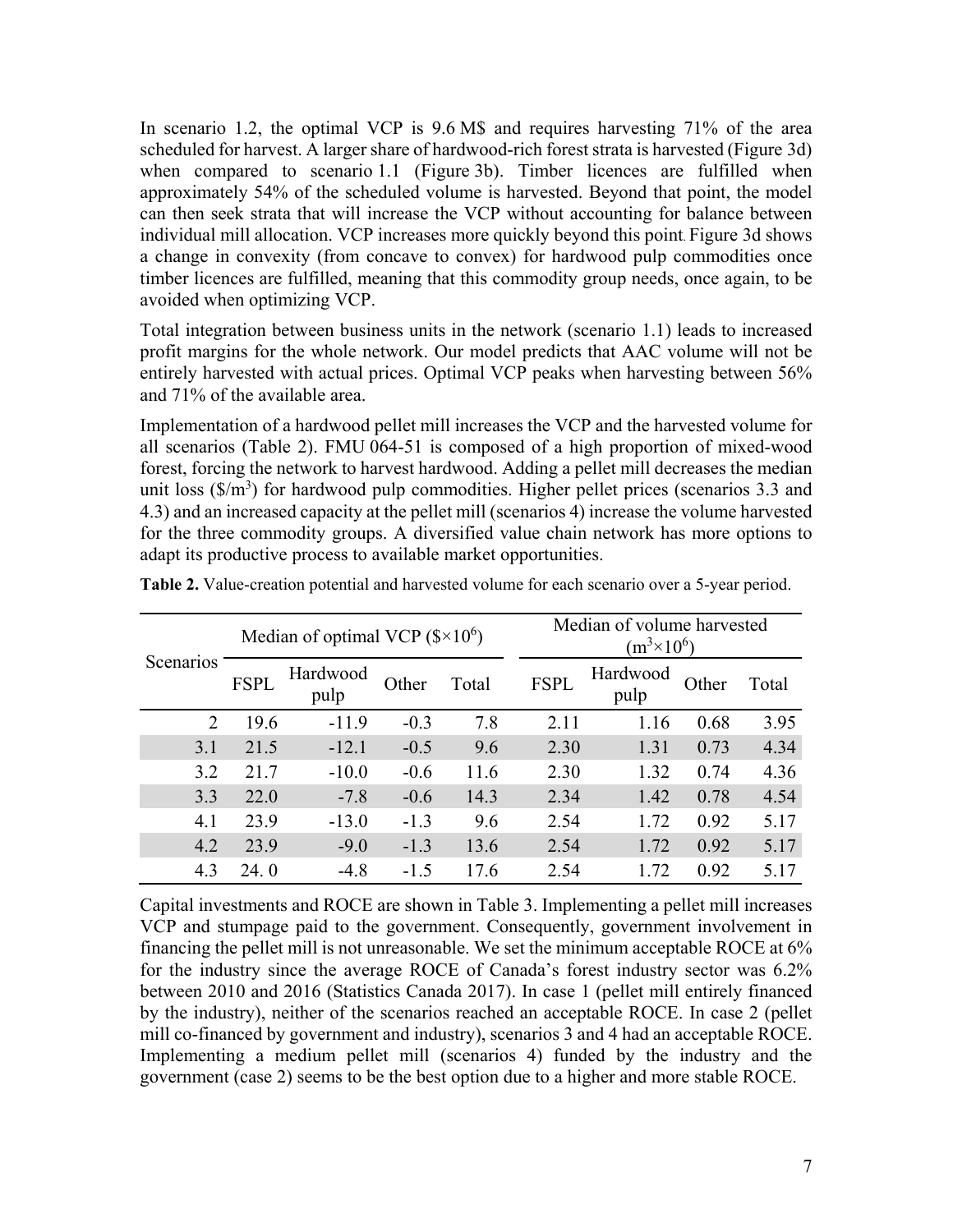It can be argued that the goal of the government is not only to increase its revenues but also to contribute to job creation and ensure better access to a diversity of forest resources (Boukherroub et al. 2017b). Implementation of a pellet mill can contribute to these objectives. For example, in scenario 4.2 (a medium pellet mill and average pellet price) the median amount invested by the industrial network to construct and maintain roads increased by 23% compared to scenario 2. In absolute terms, this is 1,87 million dollars per year, creating jobs, and providing access to the forest for wood production and recreation.

**Table 3.** Investments and ROCE for scenarios with the implementation of a pellet mill. Median VCP and median increase of paid stumpage are given for the entire FMU for all commodities.

| Scenario       | Increase<br>of VCP<br>$(\frac{f}{g})$ year) <sup>a</sup> | Increase<br>of paid<br>stumpage<br>$(\frac{f}{g})$ year) <sup>a</sup> | Case           | Industry<br>investment<br>$(\$\)$ | Government<br>investment<br>$(\$)$ | Industry<br><b>ROCE</b> | Government<br><b>ROCE</b> |
|----------------|----------------------------------------------------------|-----------------------------------------------------------------------|----------------|-----------------------------------|------------------------------------|-------------------------|---------------------------|
| 376 080<br>3.1 |                                                          |                                                                       |                | 10 000 000                        |                                    | 3.76%                   |                           |
|                |                                                          | 288 468                                                               | $\overline{2}$ | 5 659 180                         | 4 340 820                          | 6.65%                   | 6.65%                     |
| 414 014<br>3.2 | 378 797                                                  |                                                                       | 10 000 000     |                                   | 4.14%                              |                         |                           |
|                |                                                          | $\overline{2}$                                                        | 5 222 105      | 4 777 895                         | 7.93%                              | 7.93%                   |                           |
| 469 202<br>3.3 |                                                          | 411 166                                                               |                | 10 000 000                        |                                    | 4.69%                   |                           |
|                |                                                          |                                                                       | 2              | 5 329 609                         | 4 670 391                          | 8.80%                   | 8.80%                     |
| 853 029<br>4.1 | 923 293                                                  |                                                                       | 16 000 000     |                                   | 5.33%                              |                         |                           |
|                |                                                          | $\overline{2}$                                                        | 7683555        | 8 3 1 6 4 4 5                     | 11.10%                             | 11.10%                  |                           |
| 853 029<br>4.2 |                                                          | 925 031                                                               |                | 16 000 000                        |                                    | 5.33%                   |                           |
|                |                                                          |                                                                       | $\overline{2}$ | 7 676 043                         | 8 3 2 3 9 5 7                      | 11.11%                  | 11.11%                    |
| 4.3            | 864 743                                                  | 1 028 696                                                             |                | 16 000 000                        |                                    | 5.40%                   |                           |
|                |                                                          |                                                                       | $\overline{2}$ | 7 307 280                         | 8 692 720                          | 11.83%                  | 11.83%                    |

<sup>a</sup> Compared to scenario 2

Most biomass value chain studies have a narrow focus on energy feedstock and fail to address the possible synergies and impacts on traditional forest products (Cambero and Sowlati 2014). Our methodology focuses on the entire value chain rather than on only one mill. It can be useful to adopt a system view of the impact of changes in the value chain, such as implementing a bioenergy production facility.

## **Conclusion**

Forest management plans must consider cash flow otherwise they could lead to an economically unsustainable industry (Gunn 2011). We adapted a previously-developed methodology to estimate the financial costs and revenues of the outputs of a strategic forest management plan for a forest management unit in Quebec, Canada. We used a network flow optimization model to simulate the fiber consumption at a tactical level. We showed that strong collaboration between the value chain network leads to a higher value-creation potential by avoiding the harvest of unprofitable forest strata. We also showed that addition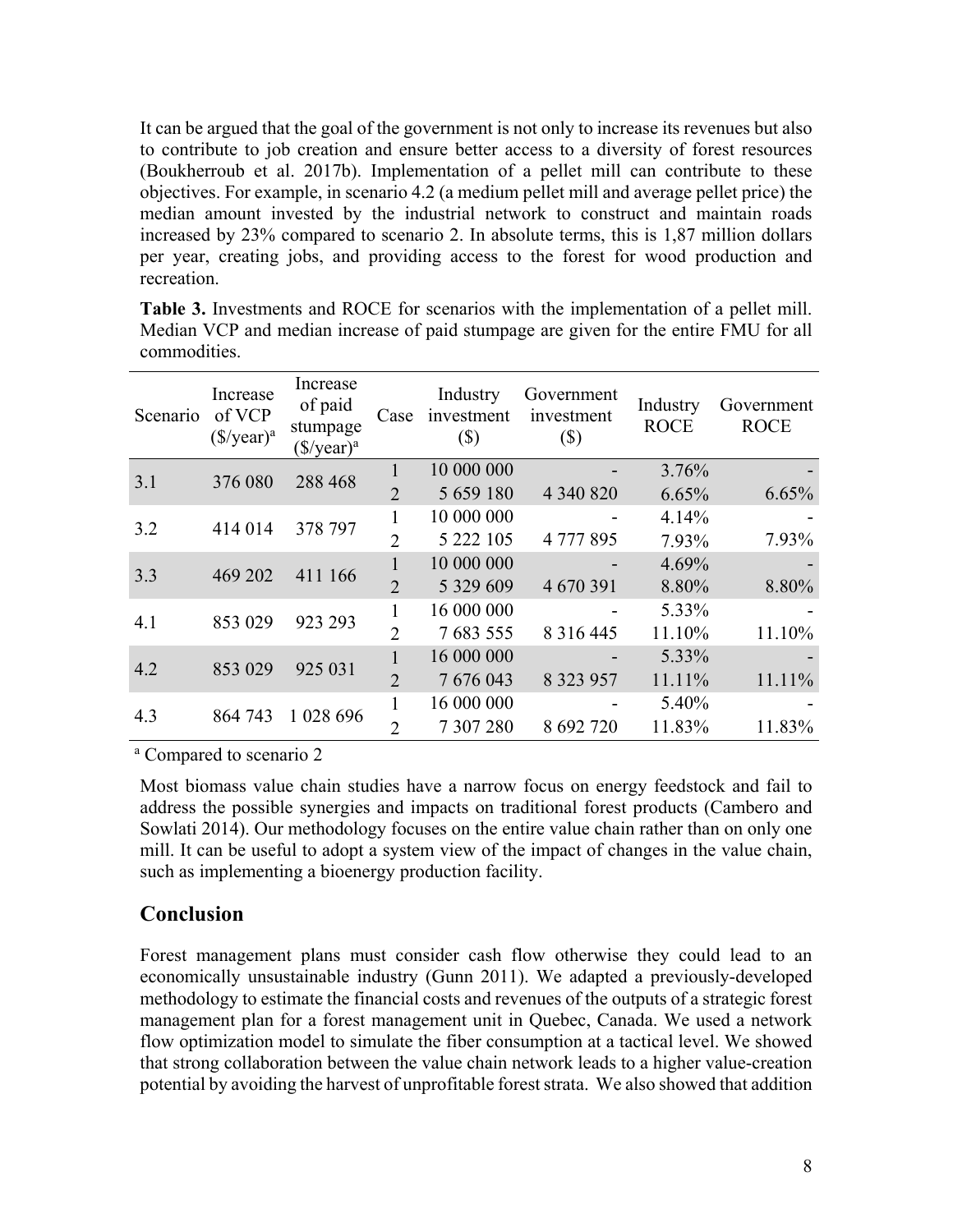of a pellet mill could improve value creation potential and may constitute a worthy investment for the industry if supported by the government.

We tested our proposed methodology, adapted from Paradis and LeBel (2017a, 2017b, 2018a, 2018b), on a large and diversified FMU in Quebec, Canada. We kept using easily accessible data so that our methodology could also be applied to any other FMU in Quebec, Canada.

## **Acknowledgements**

This study was supported by funding from the FORAC Research Consortium.

## **Reference**

- Barrette, J., Thiffault, E., Achim, A., Junginger, M., Pothier, D., and De Grandpré, L. 2017. A financial analysis of the potential of dead trees from the boreal forest of eastern Canada to serve as feedstock for wood pellet export. Appl. Energy **198**: 410–425. doi:10.1016/j.apenergy.2017.03.013.
- Bessembinder, H., Coughenour, J.F., Seguin, P.J., and Smoller, M.M. 1995. Mean Reversion in Equilibrium Asset Prices: Evidence from the Futures Term Structure. J. Finance **50**(1): 361–375. doi:10.1111/j.1540-6261.1995.tb05178.x.
- Boukherroub, T., LeBel, L., and Lemieux, S. 2017a. An integrated wood pellet supply chain development: Selecting among feedstock sources and a range of operating scales. Appl. Energy **198**: 385–400. doi:10.1016/j.apenergy.2016.12.013.
- Boukherroub, T., LeBel, L., and Ruiz, A. 2017b. A framework for sustainable forest resource allocation: A Canadian case study. Omega **66**: 224–235. doi:10.1016/j.omega.2015.10.011.
- Bureau de mise en marché des Bois. 2015. Modèle d'évaluation de la rentabilité des investissements sylvicoles (MERIS). Available from https://bmmb.gouv.qc.ca/analyses-economiques/outils-d-analyse/ [accessed 30 October 2017].
- Bureau du forestier en chef. 2014. Résultats finaux de l'analyse des possibilités forestières période 2013-2018. Available from http://forestierenchef.gouv.qc.ca/wpcontent/uploads/2013/06/06451\_Rapport\_determination\_v3.0.pdf [accessed 23 May 2018].
- Cambero, C., and Sowlati, T. 2014. Assessment and optimization of forest biomass supply chains from economic, social and environmental perspectives - A review of literature. doi:10.1016/j.rser.2014.04.041.
- Canadian Council of Forest Ministers. 2005. Wood Supply in Canada. Available from http://cfs.nrcan.gc.ca/pubwarehouse/pdfs/25854.pdf.
- Dixit, A., and Pindyck, R. 1994. Investment Under Uncertainty. Invest. Under Uncertain.: 1–17. doi:10.2307/1909571.
- Fortin, M. 2014. Using a segmented logistic model to predict trees to be harvested in forest